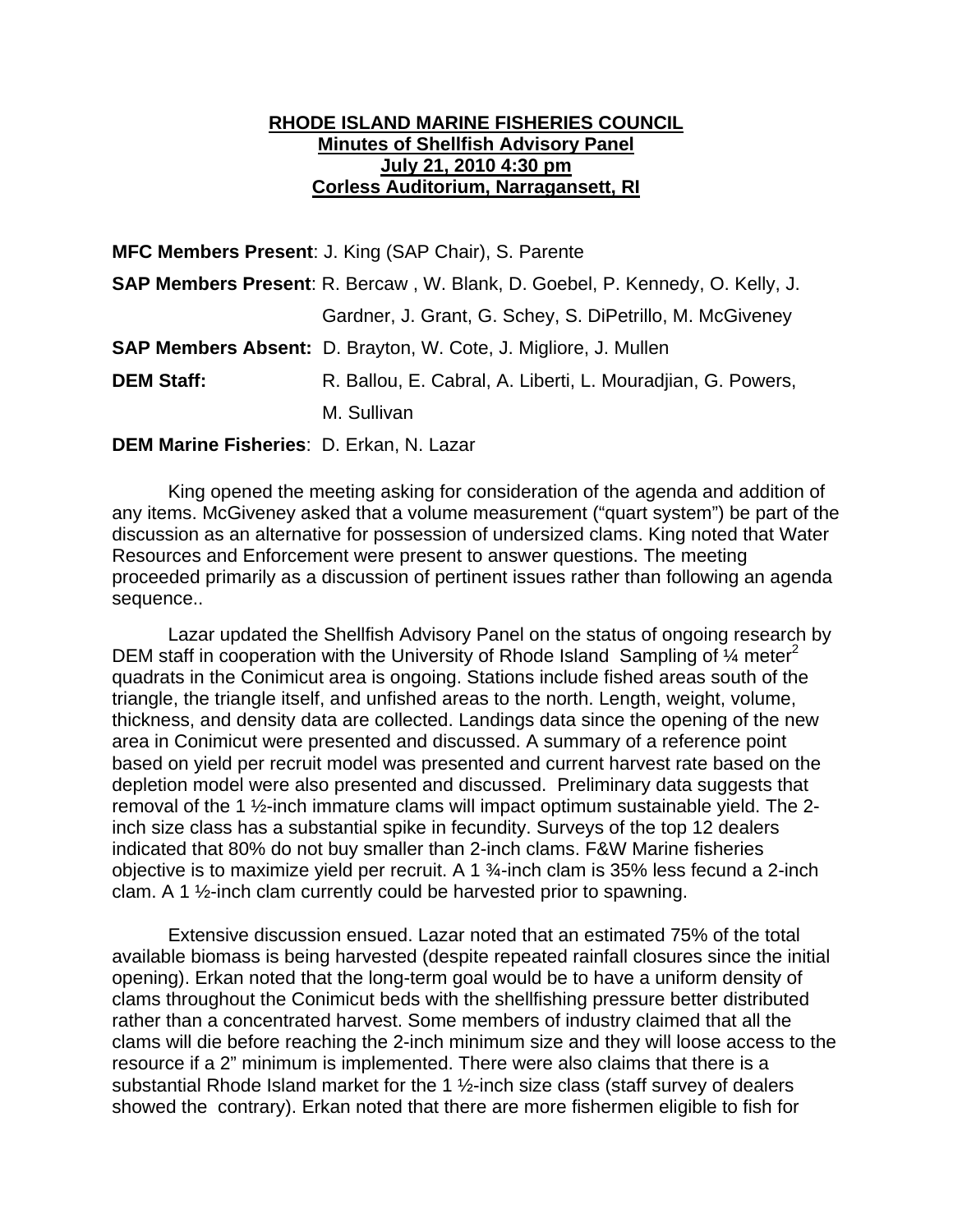soft-shell clams than the area can support with a 12-bushel possession limit and a 1  $\frac{1}{2}$  inch minimum size. Ballou outlined the purpose of the SAP: The status of the survey, the need to discuss and develop management methods, and the process to review comments from industry. Industry comments ranged from full support to total opposition. Many want site-specific research and are unwilling to consider changes in the absence of local information. Concerns were raised because of the unpredictable timing of water quality closures and openings. Dealers are not interested in product harvested when water quality opens on a Saturday or Sunday.

Certain industry members want to be involved with sampling and data collection. Again a request for RI-specific mortality data was offered.

King initiated discussion on possession limit. Some present believe that the high density of clams is reducing the overall health of the population with a corresponding reduction in value. F&W staff believes that the reduction in value is in response to flooding the market with product at the current 12 bushels-per-day possession limit. 1500 licenses are eligible to land soft-shell clams, 200 license holders are actually landing soft-shell clams. Lazar noted that quota-based management would be necessary in the absence of an appropriate minimum size. More comments were raised in support of appropriate management as proposed by F&W.

Erkan noted that the initial F&W proposals for a statewide softshell clam management presented at the June  $2^{nd}$  2010 public hearing included:

- 1) establish a 2-inch minimum size,
- 2) establish a 6 bushels-per-day possession limit,
- 3) establish a shellfish management area in Conimicut area

were all intended to protect and enhance the sustainability and value of the fishery. The changes were proposed to correspond with the newly accessible (high-density) Conimicut triangle. The adjacent beds to the south had been fished down to a relatively low density, and the proposed changes were to have a minimal detrimental effect on industry. The common-sense changes and high density would give the opportunity to develop a long-range management plan.

Lazar reminded the group of the responsibility to develop objectives for resource sustainability and how should value be maintained from an economic prospective. He again suggested quota and holiday harvest periods, as potential methods, to maximize value.

King initiated the discussion on harvest methods. The need for an enforcement presence was raised. Cabral clarified the illegal harvest methods for soft-shell clams. No mechanical means (no water pumps or air-assisted harvest). The burden of proof deters enforceability (must be seen). Erkan suggested a restriction of mechanical means north of a predetermined line and/or no snails or bivalves be harvested by